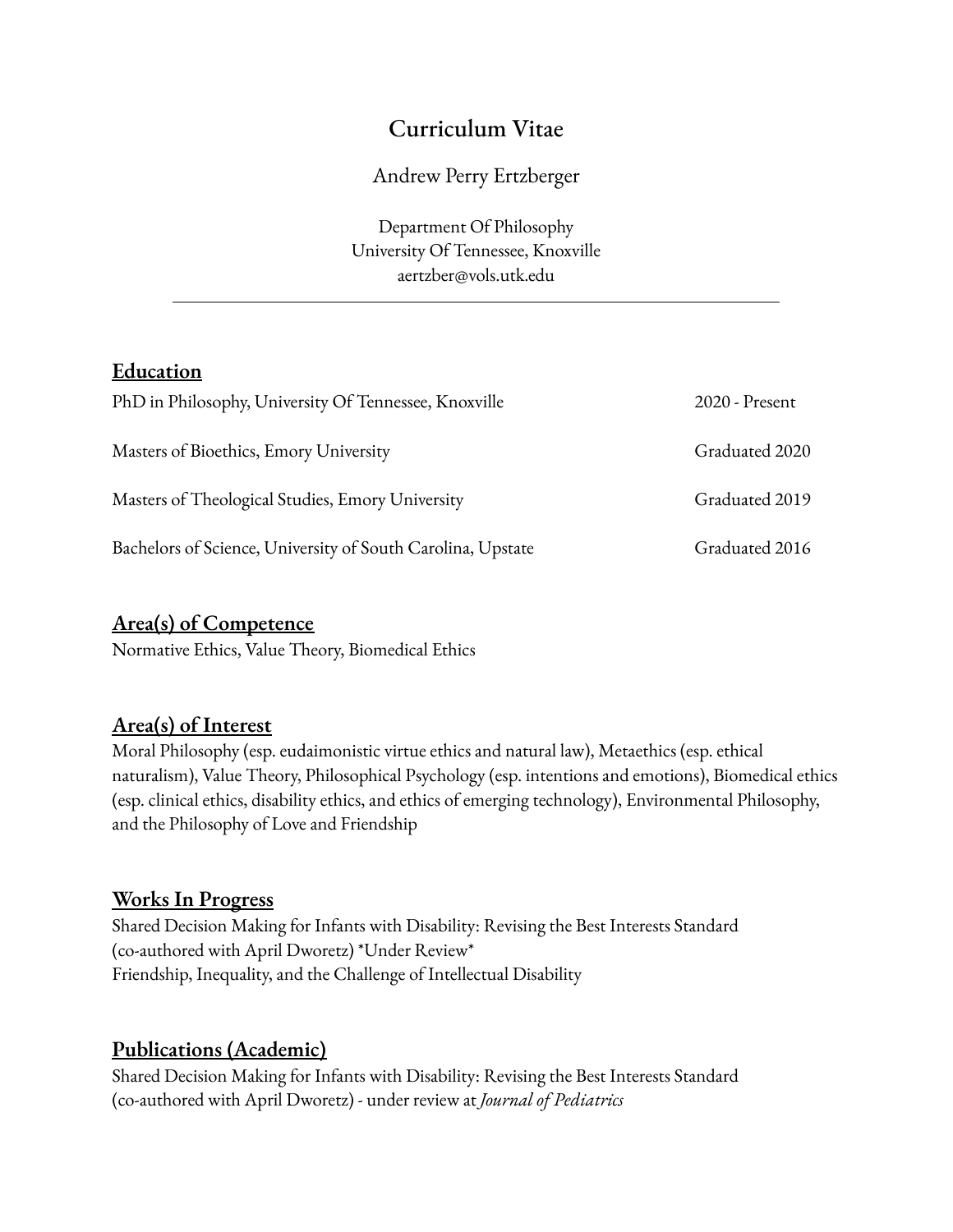## **Publications (Non-Academic)**

Ertzberger, A. P. (2021). *Ethics Demand Unvaccinated Should Receive Medical Care*. Knoxville Sentinel. KnoxNews.com.

#### **Presentations**

"Pediatric Decision-Making and the Role of Relational Interests" Knoxville Children's Hospital Ethics Committee

## **Professional Service & Outreach**

| Philosophy Graduate Student Association, Vice President | Fall 2021-Present |
|---------------------------------------------------------|-------------------|
| Philosophy Department Graduate Faculty Representative   | Fall 2021-Present |

# **Professional Affiliations**

American Philosophical Association American Society of Bioethics and the Humanities

# **Teaching Experience**

Introduction to Philosophy (Kristina Gehrman) Fall 2020 & Spring 2021 Professional Responsibility (Ryan Windeknecht) Fall 2021 & Spring 2022

#### **Graduate Coursework**

#### University of Tennessee

| Life and Death (David Palmer)                           | Spring 2022 |
|---------------------------------------------------------|-------------|
| Kantian Ethics (Adam Cureton)                           | Spring 2022 |
| Environmental Ethics (John Nolt)                        | Spring 2022 |
| Intermediate Formal Logic (John Nolt)                   | Fall 2021   |
| Epistemic Dimensions of Agency (EJ Coffman)             | Fall 2021   |
| History of the Idea of Nature (Kristina Gehrman)        | Fall 2021   |
| Ignorance, Distraction, and Confusion (Georgi Gardiner) | Spring 2021 |
| The Nature and Value of Consciousness (Jon Garthoff)    | Spring 2021 |
| Non-Causal Theories of Action (David Palmer)            | Spring 2021 |
| Rawls and <i>A Theory of Justice</i> (Jon Garthoff)     | Fall 2020   |
| Kant (Richard Eldridge)                                 | Fall 2020   |